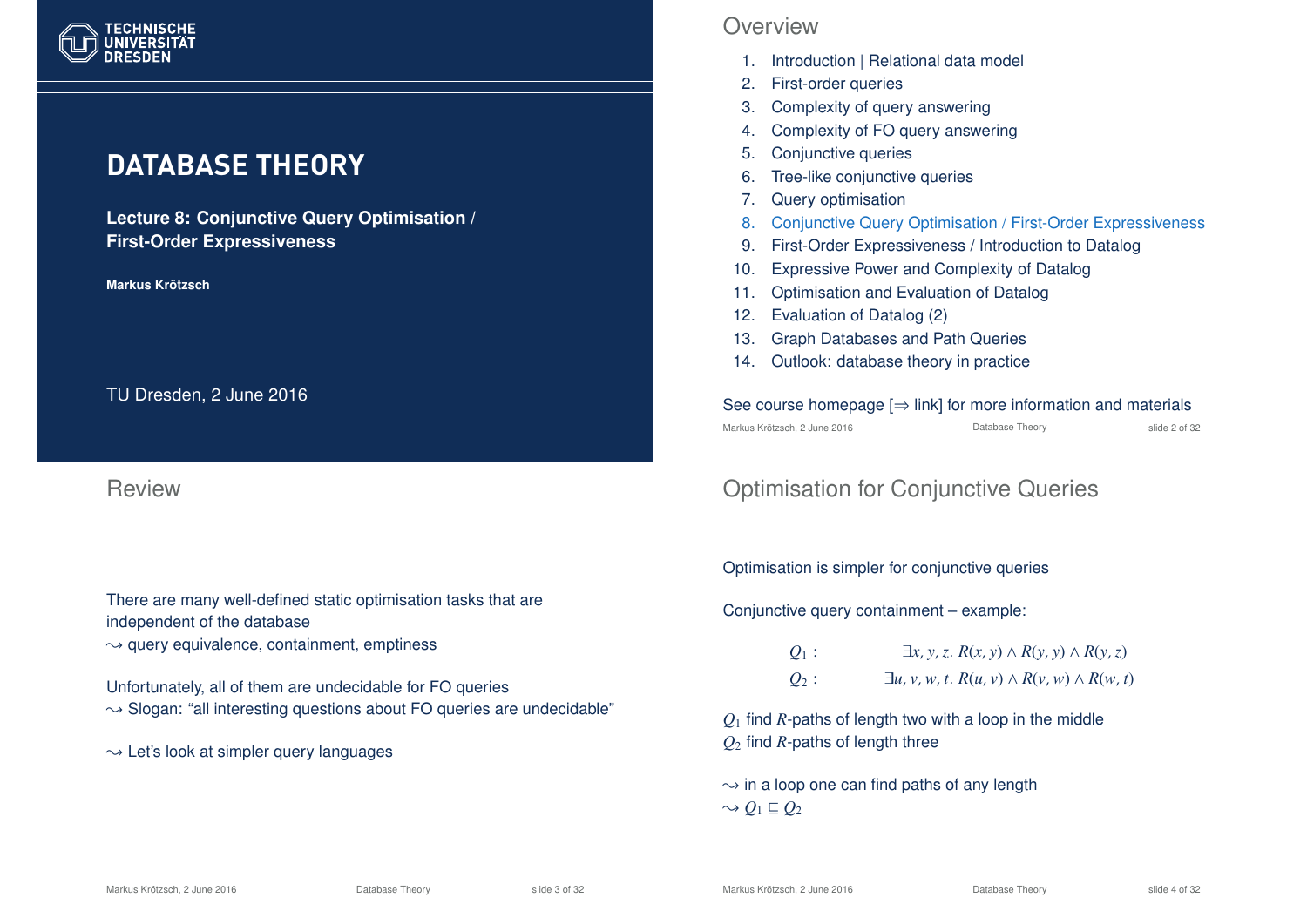### Deciding Conjunctive Query Containment

Consider conjunctive queries  $Q_1[x_1, \ldots, x_n]$  and  $Q_2[y_1, \ldots, y_n]$ .

A query homomorphism from  $Q_2$  to  $Q_1$  is a mapping  $\mu$ from terms (constants or variables) in  $Q_2$  to terms in  $Q_1$  such that:

- $\mu$  does not change constants, i.e.,  $\mu(c) = c$  for every constant *c*
- $x_i = \mu(y_i)$  for each  $i = 1, \ldots, n$
- if  $Q_2$  has a query atom  $R(t_1, \ldots, t_m)$ then  $Q_1$  has a query atom  $R(\mu(t_1), \ldots, \mu(t_m))$

#### Theorem (Homomorphism Theorem)

 $Q_1 \sqsubseteq Q_2$  if and only if there is a query homomorphism  $Q_2 \rightarrow Q_1$ .

#### $\rightarrow$  decidable (only need to check finitely many mappings from  $O_2$  to  $O_1$ )

| Markus Krötzsch, 2 June 2016 | Database Theory | slide 5 of 32 |
|------------------------------|-----------------|---------------|

### Review: CQs and Homomorphisms

If  $\langle d_1, \ldots, d_n \rangle$  is a result of  $Q_1[x_1, \ldots, x_n]$  over database I then:

- there is a mapping  $\nu$  from variables in  $Q_1$  to the domain of  $I$
- $d_i = v(x_i)$  for all  $i = 1, \ldots, m$
- for all atoms  $R(t_1, \ldots, t_m)$  of  $Q_1$ , we find  $\langle v(t_1), \ldots, v(t_m) \rangle \in R^1$ (where we take ν(*c*) to mean *c* for constants *c*)

 $\rightarrow$   $I \models Q_1[d_1, \ldots, d_n]$  if there is such a homomorphism  $\nu$  from  $Q_1$  to I

(Note: this is a slightly different formulation from the "homomorphism problem" discussed in a previous lecture, since we keep constants in queries here)

### Example



 $Q_2$  :  $\exists u, v, w, t$ .  $R(u, v) \wedge R(v, w) \wedge R(w, t)$ 



Markus Krötzsch, 2 June 2016 **Database Theory** Charles Krötzsch, 2 June 2016 **Database Theory** Slide 6 of 32

### Proof of the Homomorphism Theorem

" $\Leftarrow$ ":  $Q_1 \sqsubseteq Q_2$  if there is a query homomorphism  $Q_2 \rightarrow Q_1$ .

- (1) Let  $\langle d_1, \ldots, d_n \rangle$  be a result of  $Q_1[x_1, \ldots, x_n]$  over database *I*.
- (2) Then there is a homomorphism  $\nu$  from  $Q_1$  to  $\mathcal{I}$ .
- (3) By assumption, there is a query homomorphism  $\mu$  :  $Q_2 \rightarrow Q_1$ .
- (4) But then the composition  $v \circ \mu$  that maps each term *t* to  $v(\mu(t))$ is a homomorphism from  $Q_2$  to  $\overline{I}$ .
- (5) Hence  $\langle v(\mu(y_1)), \ldots, v(\mu(y_n)) \rangle$  is a result of  $Q_2[y_1, \ldots, y_n]$  over I.
- (6) Since  $v(\mu(y_i)) = v(x_i) = d_i$ , we find that  $\langle d_1, \ldots, d_n \rangle$  is a result of  $Q_2[y_1, \ldots, y_n]$  over  $\mathcal{I}$ .

Since this holds for all results  $\langle d_1, \ldots, d_n \rangle$  of  $Q_1$ , we have  $Q_1 \sqsubseteq Q_2$ .

(See board for a sketch showing how we compose homomorphisms here)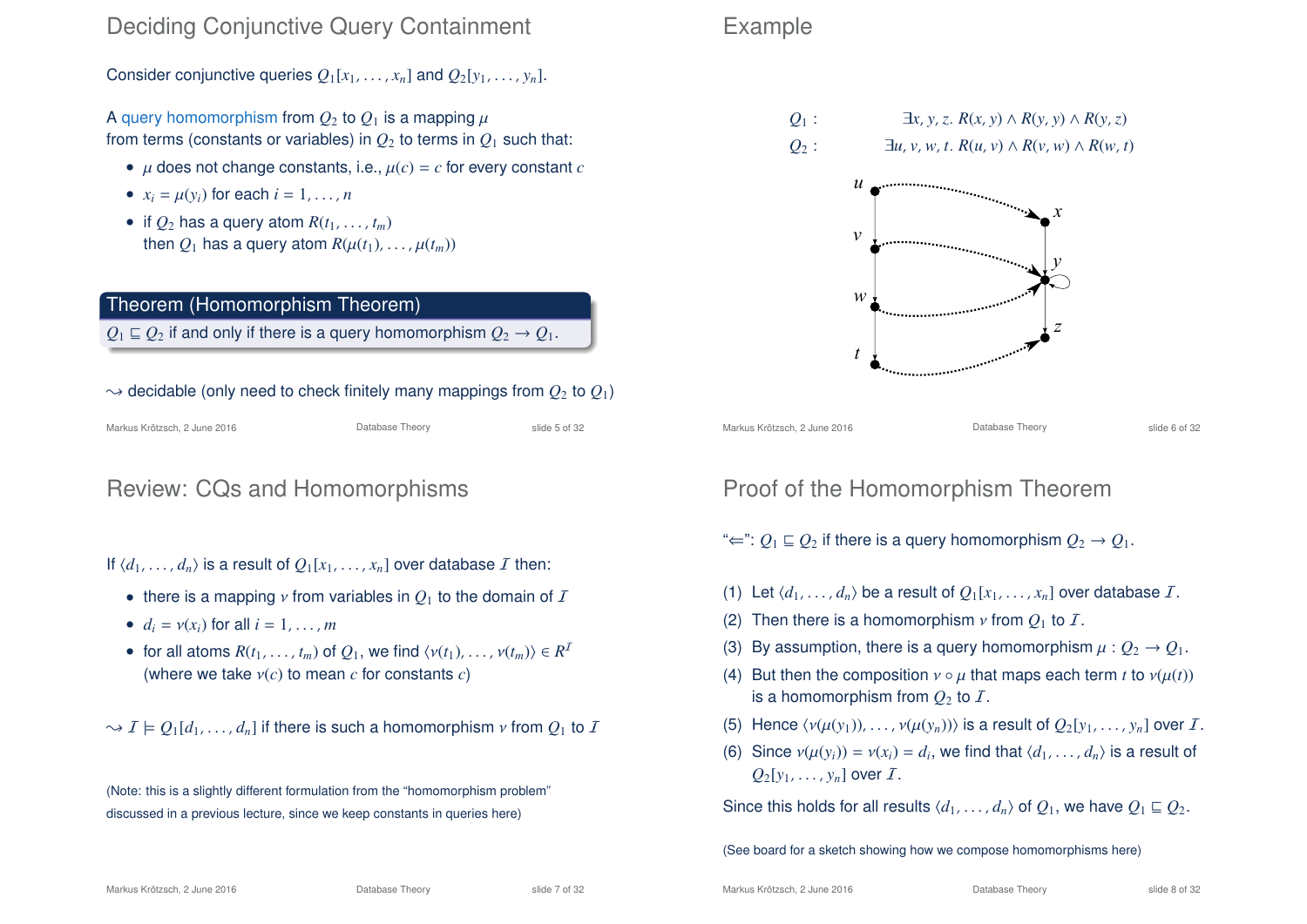### Proof of the Homomorphism Theorem

- " $\Rightarrow$ ": there is a query homomorphism  $Q_2 \rightarrow Q_1$  if  $Q_1 \sqsubseteq Q_2$ .
- (1) Turn  $Q_1[x_1, \ldots, x_n]$  into a database  $I_1$  in the natural way:
	- $-$  The domain of  $I_1$  are the terms in  $O_1$
	- $−$  For every relation *R*, we have  $\langle t_1, \ldots, t_m \rangle$  ∈  $R^{1}$ <sub>1</sub> exactly if  $R(t_1, \ldots, t_m)$  is an atom in  $O_1$
- (2) Then  $Q_1$  has a result  $\langle x_1, \ldots, x_n \rangle$  over  $I_1$ (the identity mapping is a homomorphism – actually even an isomorphism)
- (3) Therefore, since  $Q_1 \sqsubseteq Q_2, \langle x_1, \ldots, x_n \rangle$  is also a result of  $Q_2$  over  $I_1$
- (4) Hence there is a homomorphism  $\nu$  from  $Q_2$  to  $I_1$
- (5) This homomorphism *v* is also a query homomorphism  $Q_2 \rightarrow Q_1$ .

Markus Krötzsch, 2 June 2016 Database Theory slide 9 of 32

# Application: CQ Minimisation

### **Definition**

A conjunctive query *Q* is minimal if:

- $\bullet\,$  for all subqueries  ${\mathcal Q}'$  of  ${\mathcal Q}$  (that is, queries  ${\mathcal Q}'$  that are obtained by dropping one or more atoms from *Q*),
- we find that  $Q' \neq Q$ .
- A minimal CQ is also called a core.

It is useful to minimise CQs to avoid unnecessary joins in query answering.

Implications of the Homomorphism Theorem

The proof has highlighted another useful fact:

The following two are equivalent:

- Finding a homomorphism from  $Q_2$  to  $Q_1$
- Finding a query result for  $Q_2$  over  $I_1$
- $\rightarrow$  all complexity results for CQ query answering apply

#### Theorem

Deciding if  $O_1 \sqsubseteq O_2$  is NP-complete.

If *Q*<sup>2</sup> is a tree query (or of bounded treewidth, or of bounded hypertree width) then deciding if  $Q_1 \sqsubseteq Q_2$  is polynomial (in fact LOGCFL-complete).

Note that even in the NP-complete case the problem size is rather small (only queries, no databases) Markus Krötzsch, 2 June 2016 **Database Theory** Slide 10 of 32

### CQ Minimisation the Direct Way

A simple idea for minimising *Q*:

- Consider each atom of *Q*, one after the other
- Check if the subquery obtained by dropping this atom is contained in *Q*

(Observe that the subquery always contains the original query.)

• If yes, delete the atom; continue with the next atom

Example query *Q*[*v*,*w*]:

 $\exists x, y, z. R(a, y) \wedge R(x, y) \wedge S(y, y) \wedge S(y, z) \wedge S(z, y) \wedge T(y, y) \wedge T(y, w)$ 

 $\rightarrow$  Simpler notation: write as set and mark answer variables

 ${R(a, y), R(x, y), S(y, y), S(y, z), S(z, y), T(y, \bar{y}), T(y, \bar{w})}$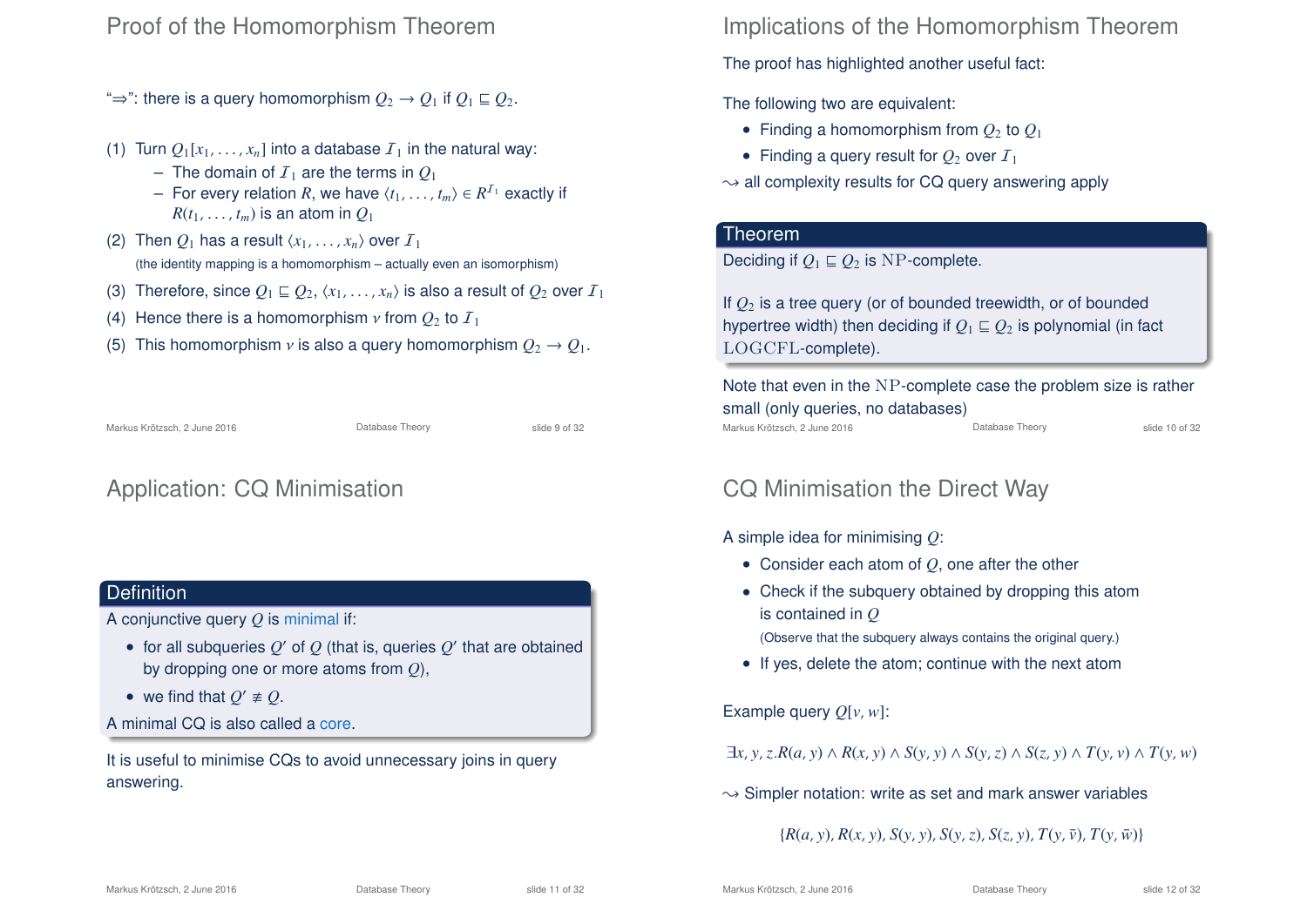## CQ Minimisation Example

### ${R(a, y), R(x, y), S(y, y), S(y, z), S(z, y), T(y, \bar{y}), T(y, \bar{w})}$

### Can we map the left side homomorphically to the right side?

| R(a, y)            | R(a, y)        | Keep (cannot map constant a)            |
|--------------------|----------------|-----------------------------------------|
| R(x, y)            | R(x, y)        | Drop; map $R(x, y)$ to $R(a, y)$        |
| S(y, y)            | S(y, y)        | Keep (no other atom of form $S(t, t)$ ) |
| $\mathcal{S}(v,z)$ | S(y, z)        | Drop; map $S(y, z)$ to $S(y, y)$        |
| S(z, y)            | S(z, y)        | Drop; map $S(z, y)$ to $S(y, y)$        |
| $T(v,\bar{v})$     | $T(v,\bar{v})$ | Keep (cannot map answer variable)       |
| $T(y,\bar{w})$     | $T(y,\bar{w})$ | Keep (cannot map answer variable)       |

### Core:  $\exists y.R(a, y) \land S(y, y) \land T(y, y) \land T(y, w)$

Markus Krötzsch, 2 June 2016 **Database Theory** Slide 13 of 32

# CQ Minimisation: Complexity

Even when considering single atoms, the homomorphism question is NP-hard:

#### **Theorem**

Given a conjunctive query *Q* with an atom *A*, it is NP-complete to decide if there is a homomorphism from  $Q$  to  $Q \setminus \{A\}$ .

Checking minimality is the dual problem, hence:

### Theorem

Deciding if a conjunctive query *Q* is minimal (that is: a core) is coNP-complete.

However, the size of queries is usually small enough for minimisation to be feasible.

# CQ Minimisation

Does this algorithm work?

- Is the result minimal? Or could it be that some atom that was kept can be dropped later, after some other atoms were dropped?
- Is the result unique? Or does the order in which we consider the atoms matter?

### Theorem

The CQ minimisation algorithm always produces a core, and this result is unique up to query isomorphisms (bijective renaming of non-result variables).

#### Proof: exercise

Markus Krötzsch, 2 June 2016 **Database Theory** Slide 14 of 32

# First-Order Query Expressiveness

Markus Krötzsch, 2 June 2016 Database Theory slide 15 of 32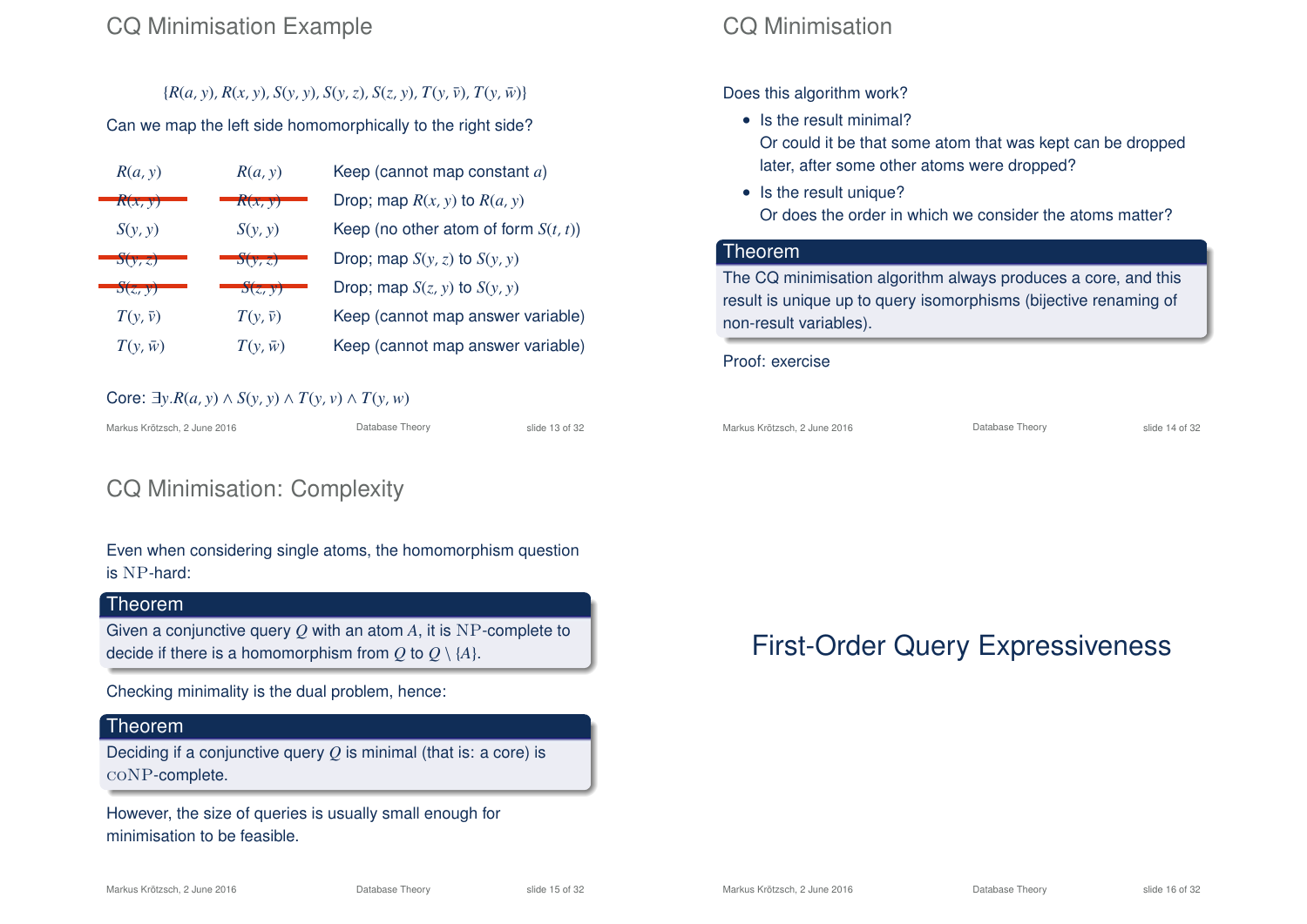### Queries and Their Expressiveness

Recall:

- Syntax: a query expression *q* is a word from a query language (algebra expression, logical expression, etc.)
- Semantics: a query mapping *M*[*q*] is a function that maps a database instance  $\mathcal I$  to a database instance  $M[q](\mathcal I)$
- We only study generic queries, which are closed under bijective renaming (isomorphism of databases)

### **Definition**

The expressiveness of a query language is characterised by the set of query mappings that it can express.

Given a query language L, a query mapping M is L-definable if there is a query expression  $q \in \mathcal{L}$  such that  $M[q] = M$ .

#### We can study expressiveness for all query mappings over all possible databases, or we can restrict attention to a subset of query mappings or to a subset of databases. Markus Krötzsch, 2 June 2016 **Database Theory** Slide 17 of 32

# Expressivity vs. Complexity

All query mappings that can be expressed in first-order logic are of polynomial complexity, actually in  $\rm AC^0.$ 

| <b>Arbitrary Query Mappings</b><br>everything undecidable                                                                            |
|--------------------------------------------------------------------------------------------------------------------------------------|
| Polynomial Time Query Mappings                                                                                                       |
| <b>First-Order Queries</b><br>Data compl.: AC <sup>0</sup> , Comb./Query compl.: PSpace<br>equivalence/containment/emptiness: undec. |
| <b>Conjunctive Queries</b><br>Data compl.: AC <sup>0</sup> ; everything else: NP                                                     |
| k-Bounded Hypertree Width<br>everything (sub)polynomial                                                                              |
| Tree CQs                                                                                                                             |
|                                                                                                                                      |

# Boolean Query Mappings

A Boolean query mapping is a query mapping that returns "true" (usually a database with one table with one empty row) or "false" (usually an empty database).

#### Every Boolean query mapping

- defines set of databases for which it is true
- defines a decision problem over the set of all databases
- could be decidable or undecidable
- if decidable, it may be characterised in terms of complexity Note: the "complexity of a mapping" is always "data complexity," i.e., complexity w.r.t. the size of the input database; the mapping defines the decision problem and is fixed.

Markus Krötzsch, 2 June 2016 **Database Theory** Slide 18 of 32

# The Limits of FO Queries

Are there polynomial query mappings that cannot be expressed in FO?  $\rightsquigarrow$  ves!

We already knew this from previous lectures:

- We learned that  $AC^0 \subset NC^1 \subset \ldots \subset P$
- Hence, there is a problem X in  $NC^1$  that is not in  $AC^0$
- Therefore, the corresponding query mapping  $M_X$  is not FO-definable

 $AC^0 \subset NC^1$  was first shown for the problem  $X = PARITY$ :

- Input: finite relational structure  $I$
- Output: "true" if  $I$  has an even number of domain elements

The original proof is specific to this problem [Ajtai 1983].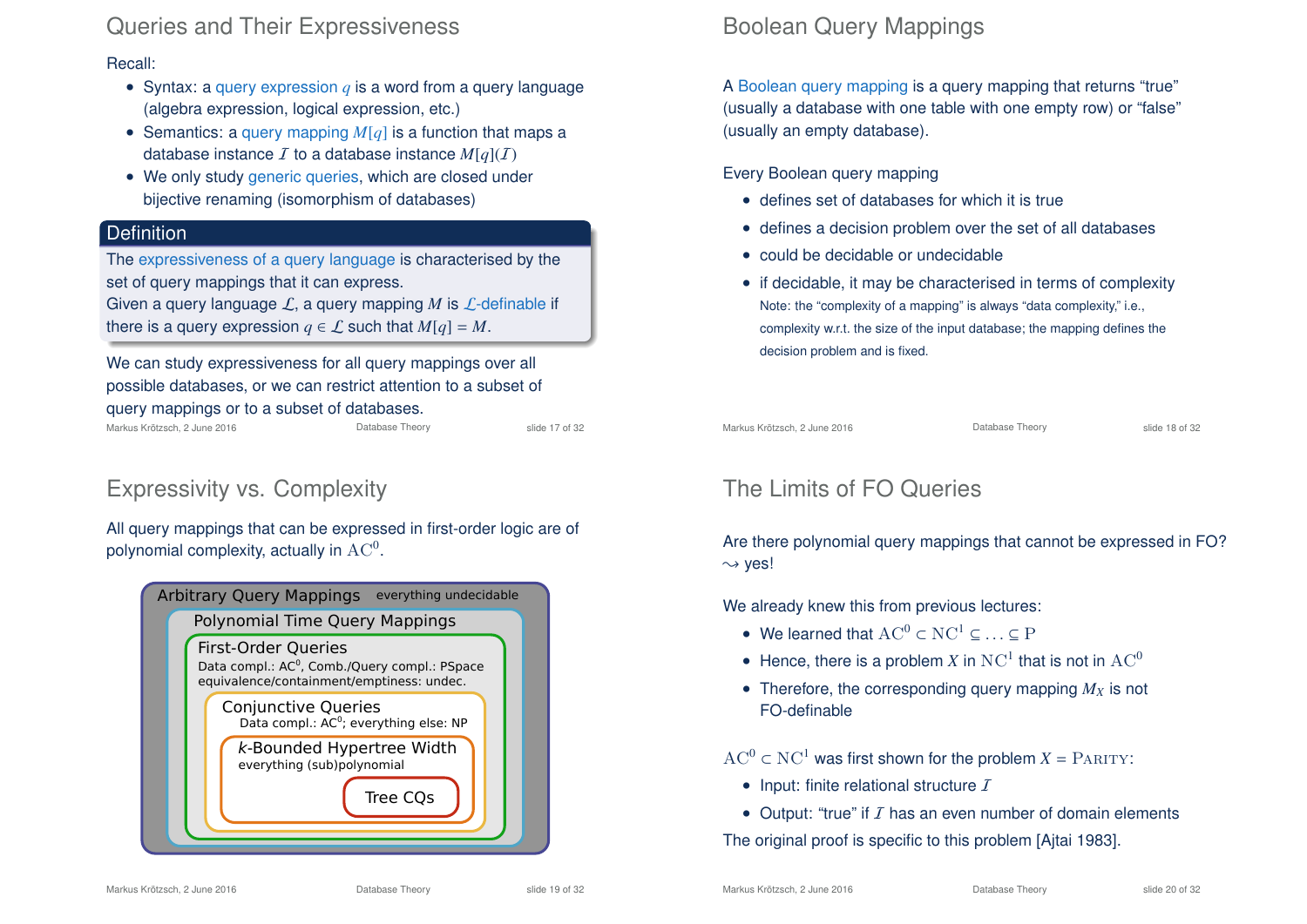### Any Other FO-Undefinable Problems?

#### Yes, many.

Strong evidence from complexity theory:

- If any P-complete problem *X* were FO-definable,
- then every problem in P could be LogSpace-reduced to *X*
- and then solved in  $AC^0$ ,
- hence every problem in P could be solved in LOGSPACE,
- that is,  $P = L$ .
- Most experts do not think that this is the case.

Therefore, one would expect all P-hard and similarly all NL-hard problems to not be FO-definable.

 $\rightarrow$  How can we see this more directly?

Markus Krötzsch, 2 June 2016 **Database Theory** Slide 21 of 32

### Ehrenfeucht-Fraïssé Games

A method for showing that certain finite structures cannot be distinguished by certain FO formulas

#### General idea:

- A game is played on two databases  $I$  and  $J$
- There are two players: the Spoiler and the Duplicator
- The players select elements from  $I$  and  $J$  in each round
- Spoiler wants to show that the two databases are different
- Duplicator wants make the databases appear to be the same

We will always play on finite structures without constant symbols (remember that one can simulate constants by unary relations with one row)

# Proving FO-Undefinability

How to show that a query mapping is FO-definable?  $\rightarrow$  Find an FO query that expresses a query mapping

How to show that a query mapping is not FO-definable?  $\rightarrow$  Not so easy ... important tools:

- Ehrenfeucht-Fraïssé games
- Locality theorems

Markus Krötzsch, 2 June 2016 **Database Theory** Slide 22 of 32

# Playing One Run of an EF Game

A single run of the game has a fixed number *r* of rounds

Spoiler starts each round, and Duplicator answers:

- Spoiler picks a domain element from  $I$  or from  $J$
- Duplicator picks an element from the other database ( $\mathcal J$  or  $\mathcal I$ )
- $\rightarrow$  One element gets picked from each  $I$  and  $J$  per round
- $\rightarrow$  Run of game ends with two lists of elements:  $a_1, \ldots, a_r \in \Delta^I$  and  $b_1, \ldots, b_r \in \Delta^J$

#### Duplicator wins the run if:

- For all indices *i* and *j*, we have  $a_i = a_j$  if and only if  $b_i = b_j$ .
- For all lists of indices  $i_1, \ldots, i_n$  and *n*-ary relation names *R*, we have  $\langle a_{i_1}, \ldots, a_{i_n} \rangle \in R^{\mathcal{I}}$  if and only if  $\langle b_{i_1}, \ldots, b_{i_n} \rangle \in R^{\mathcal{J}}$ .

"The substructures induced by the selected elements are isomorphic"

#### Otherwise Spoiler wins the run.

Markus Krötzsch, 2 June 2016 Database Theory slide 23 of 32

Markus Krötzsch, 2 June 2016 Database Theory slide 24 of 32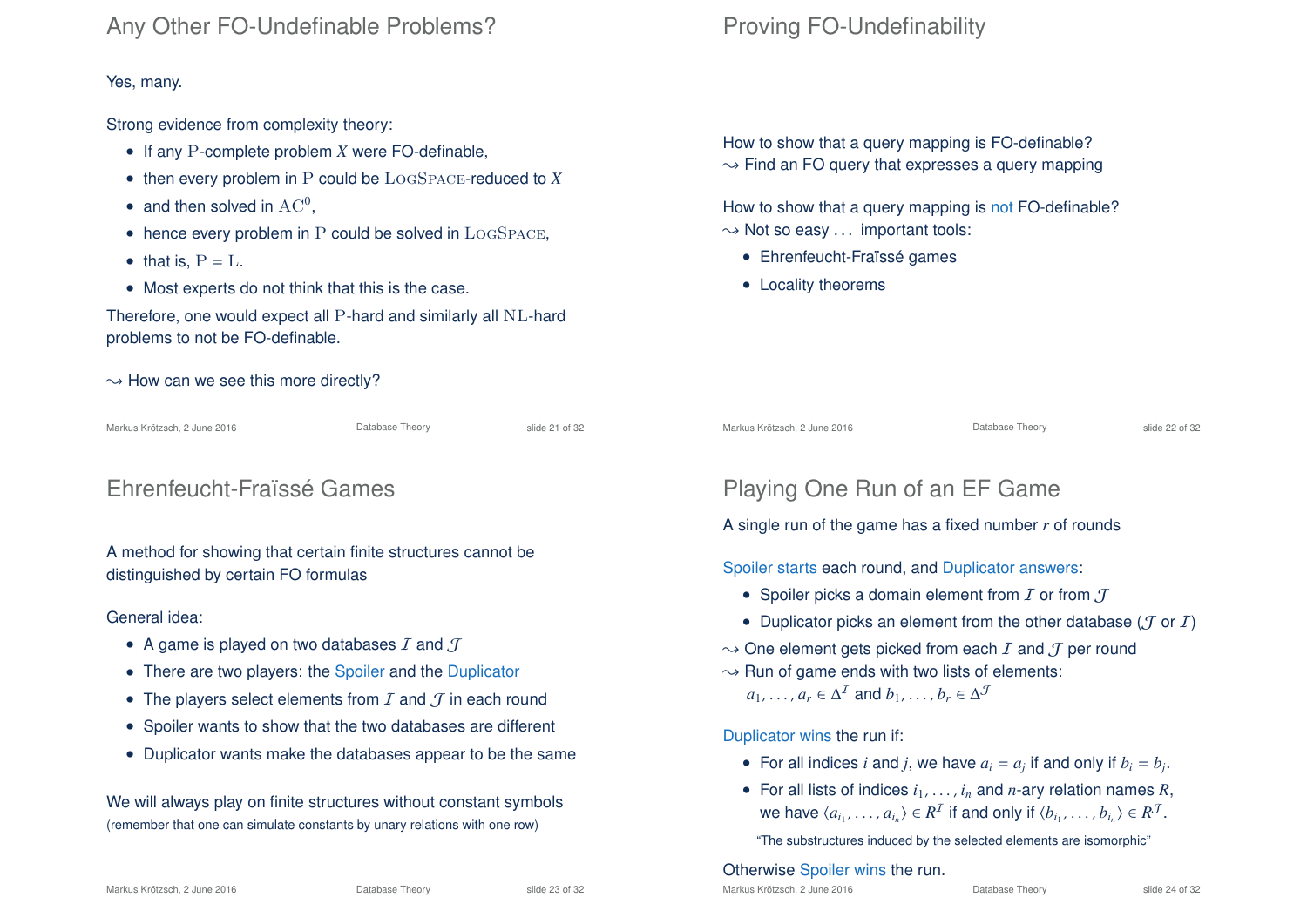## Example: Run of a Two-Turn EF Game



# Example: Run of a Three-Turn EF Game



- edges denote a bi-directional binary predicate
- all edges are the same predicate

Markus Krötzsch, 2 June 2016 **Database Theory** Slide 25 of 32

### Winning the EF Game

The game is won by whoever has a winning strategy: A player has a winning strategy if he/she can make sure that he/she will win, whatever the other player is doing

#### In other words:

- Duplicator wins if he can duplicate any move that the spoiler makes.
- Spoiler wins if she can spoil any attempt to duplicate her moves.
- We write  $I \sim r$ ,  $\mathcal{J}$  if Duplicator wins the *r*-round EF game on  $I$  and  $\mathcal{J}$ .

Observation: given enough moves, the spoiler will always win, unless the structures are isomorphic

- edges denote a bi-directional binary predicate
- all edges are the same predicate

Markus Krötzsch, 2 June 2016 **Database Theory** Slide 26 of 32

### Example

Who wins the 2-round game? Who wins the 3-round game?





- edges denote a bi-directional binary predicate
- all edges are the same predicate